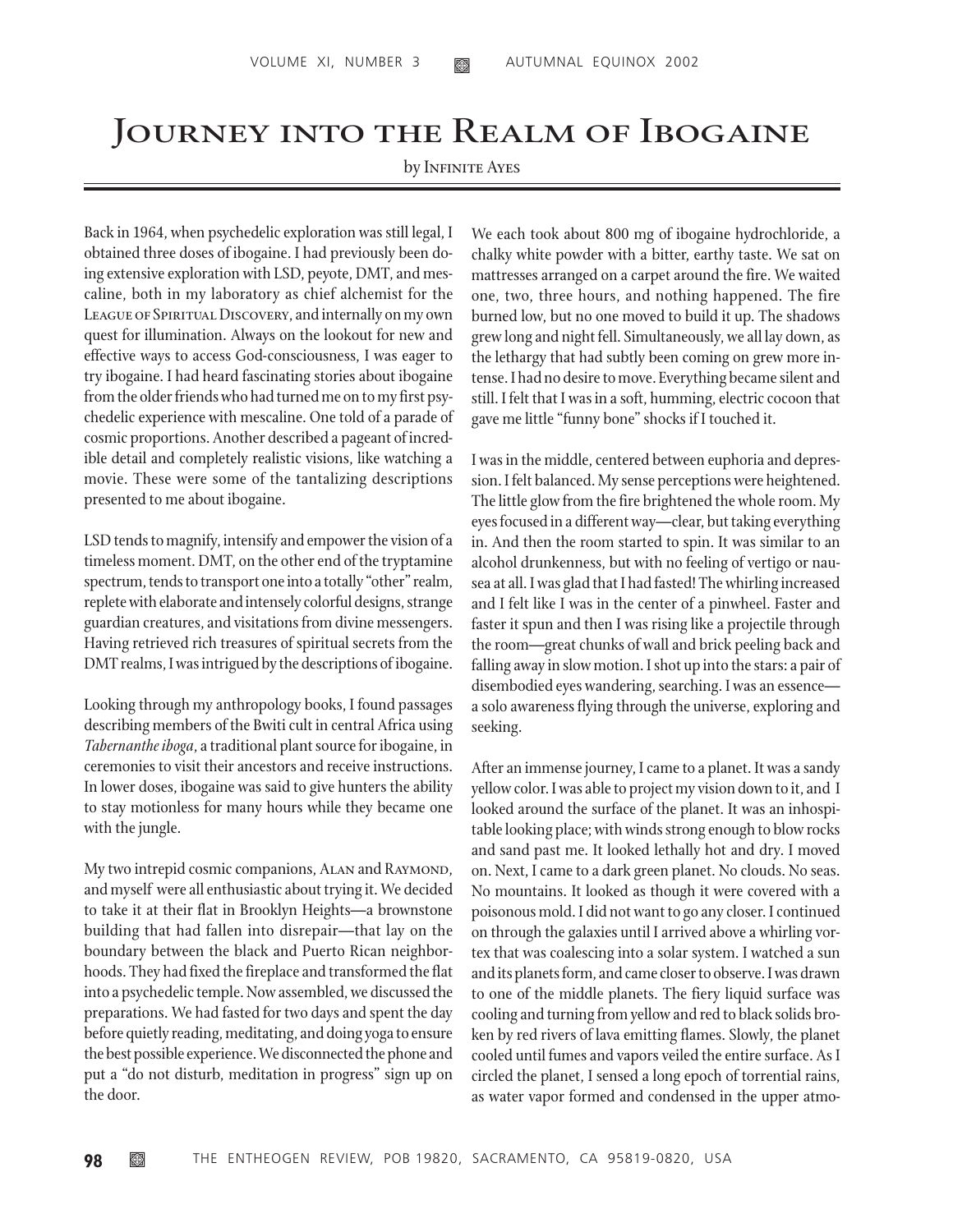sphere and fell toward the burning surface, only to evaporate again long before reaching the ground. Eventually, the planet cooled and the rains arrived on the lands below. After what seemed like a long time, the clouds began to clear. I skimmed the planet now, seeing and being everything that I came across. I watched mountain chains rise and volcanoes burst, and everything subside again and again into flat plains and meandering rivers. Time and time again, mountains rose and dissolved and continents appeared and disappeared. Then this slowed down and I watched the seas and plains. All was sterile—a tan land with smoking volcanoes and no life, yet fecund and ready.

As I watched, I then saw life appear. I observed spots of green forming along the seashores. They shot along the banks, forming a green margin and then running up the rivers and tributaries like the veins in a leaf. The barren spaces between these branches of life filled with proliferating plant life. The oceans seemed to be teeming with life and then the first buglike creatures started to crawl out on land. They spread all over, rapidly changing into a variety of insects and strange lobster-like creatures. Fern-like plants appeared. Vast varieties of life appeared and then disappeared. Elaborate life experiments succeeded one another with awesome complexity.

Then suddenly I was in a steaming swamp-like environment that looked familiar. With a sense of awe and amazement, I realized that I was watching the age of the dinosaur, and it slowly dawned on me that I was witness to the history of life evolving on the planet Earth! With a speed that defies accurate recall, life forms changed again and again, spreading and multiplying in a dizzying array of shapes and colors. Humanoid creatures appeared and soon after were hunting and then farming and building. Civilizations bloomed, spread, and subsided, like bubbles on a fermenting pond. Ages of war and conquest expressed the speed of civilization and technology. I witnessed slaughter and mayhem, torture and mutilation, rape and castration. Man's inhumanity to man was illustrated in myriad forms. I was there "in" it, feeling it as both the doer and the done to. For what seemed an interminably long time civilization rose and fell in inter-folding waves of creation and brilliant innovations in arts and sciences, only to fall in smoking ruins followed by ages of darkness.

Then, points of light appeared in the dark, interconnecting again in new waves of discovery and renaissance. Undulating waves of humanity were crashing and washing over the

planet in a succession of expansion and contraction. As I lived through this flux and change, there arose in me an awareness of the noble and brave potential of humanity and its duty as the intelligent species to protect the forests and life forms and water of the planet. I was experiencing a feeling of the sacred unity with all life. I saw the whole planet's surface as one organism inhabited by one spirit growing its forests to protect its surface and provide even moisture and temperature for all its creatures. I saw one species, humanity, as the natural intelligent guardian of all life. I realized that it was humanity's intelligence that must understand, preserve, and care for the earth's surface—and life that is its nutrient substrate, its womb, and its mother. I felt how all life was precious, interconnecting, and supportive of all other life. I dedicated my spirit not to destroy any part of this puzzle of divine mystery that is the milk of creation. Throughout, there was this balance and acknowledgment of the intertwining of opposites, the negative and positive, the base and noble. This feeling went through me as a dual aspect of one energy total, deep, and sweeping me away on this immense journey of life's history. It was like falling in love, so entrancing was this vision.

Hours had gone by. The fire was long gone, yet this movie continued with fantastic detail, one pageant coming on the heels of another. An example of the incredible detail that ibogaine shows: through my constantly available "zoom lens," I was observing a French king and his retinue during a formal promenade in the gardens of Versailles. Of this large group of people in courtly splendor, one woman's dress caught my eye. I could see at great distance the hem of her dress, an intricate and tiny embroidery of inter-linked fleurde-lis. Simultaneously, I could see both immense and complicated scenes and vistas as well as small details with great precision. On and on it went, and I never moved. This peak experience went on for at least 14 hours. I was watching scenes from the industrial revolution when the sun shown in the window. The movie continued in stronger and weaker waves, dimming in the light and finally fading out, although I know it was still going on at some internal level. Although I could move around now, I was still high and it was still going on 24 hours later. This was a long trip!

By afternoon, we were all getting pretty hungry. I decided to brave the world and pick up some food at the corner store. I exited the house, which was located on the black side of the street, and headed for a Puerto Rican store on the opposite corner. This was New York, a place where people don't usually greet strangers on the street. I walked past this old man